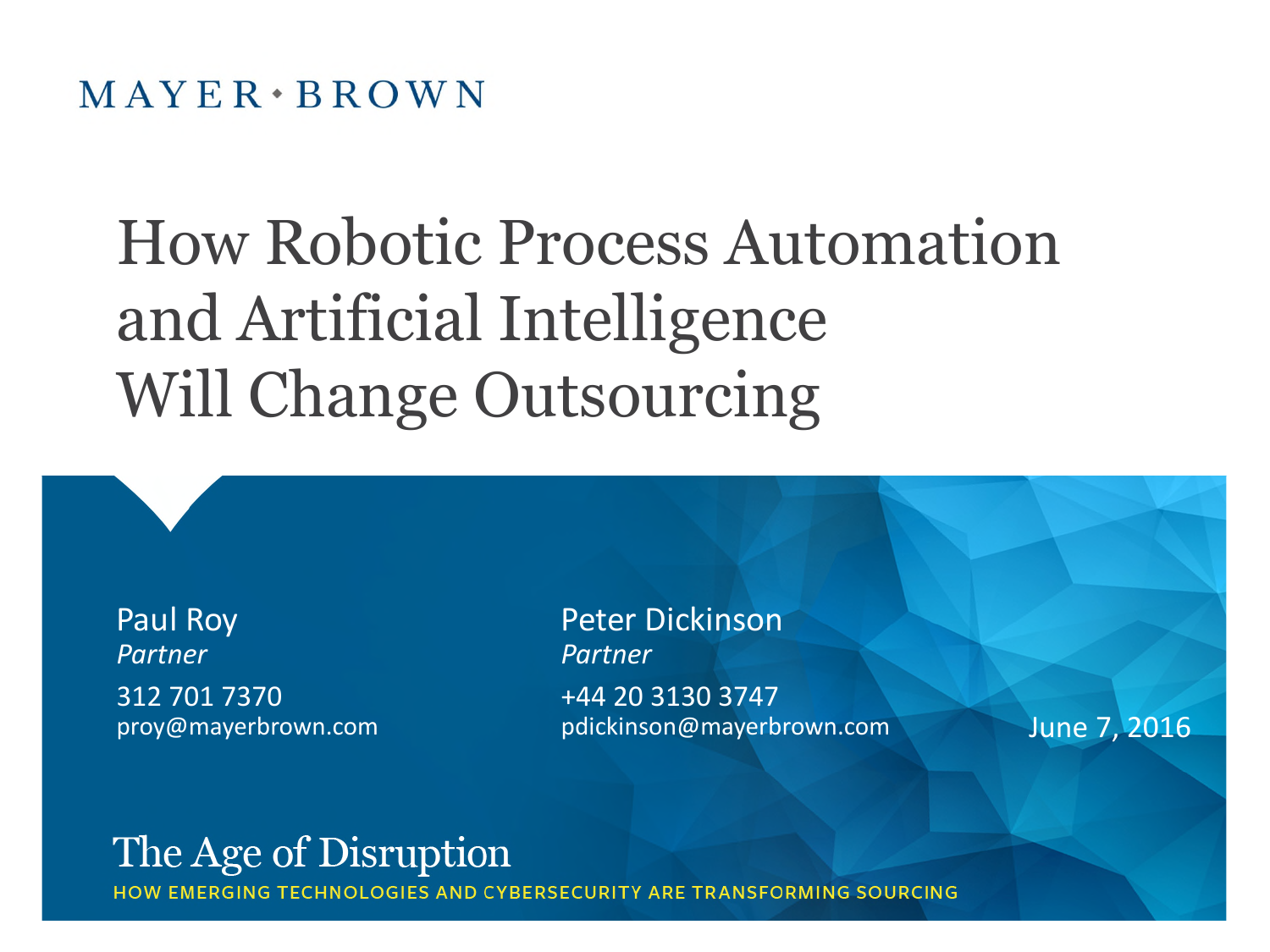## Speakers



#### **Peter Dickinson** *Partner*

Peter Dickinson co-leads Mayer Brown's Business & Technology Sourcing practice globally. His practice focuses on transactions in the TMT sector (including mergers and acquisitions, joint ventures and large scale multi-jurisdictional outsourcing projects. He is recognised as a leading telecommunications, mergers and acquisitions and outsourcing lawyer by *Chambers UK* and the *UK Legal* 500.



#### **Paul Roy**

#### *Partner*

Paul Roy is a partner in the Business and Technology Sourcing practice. Paul has represented national and international firms in a broad range of business and technology services transactions, including development and support of emerging technologies, sourcing of information technology services and support, cloud computing, application development and maintenance, telecommunications services, business processes and functions, facilities management services, human resources, logistics, employee health and safety, supply chain, customer services, public affairs, and marketing and sales.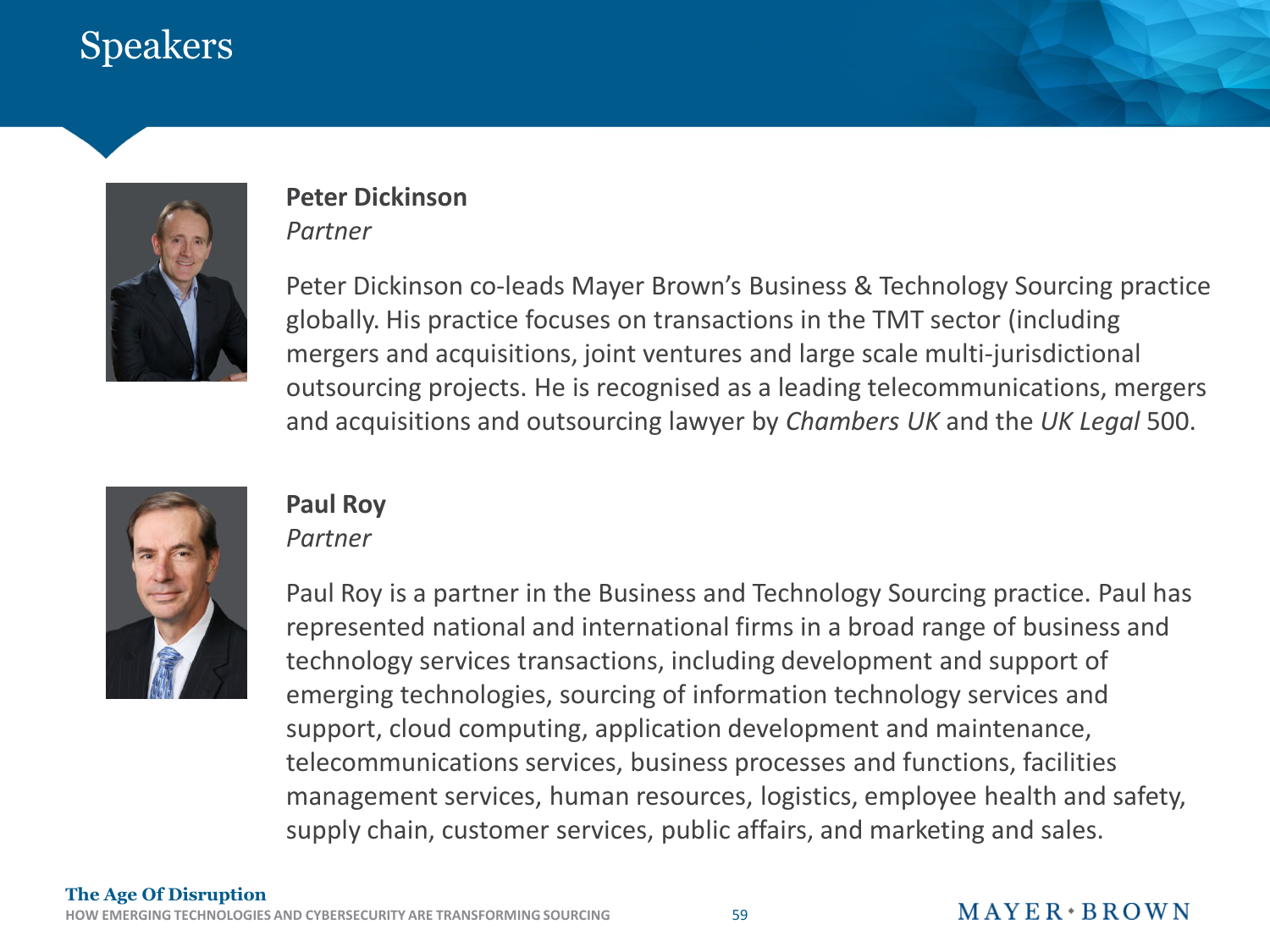What are RPA and AI?

How are they being used today?

What new capabilities will RPA and AI enable?

What is the trend for RPA and AI adoption?

What effect will RPA and AI have on labor requirements?

What effect will RPA and AI have on outsourcing?

What do RPA and AI mean for your sourcing contracts?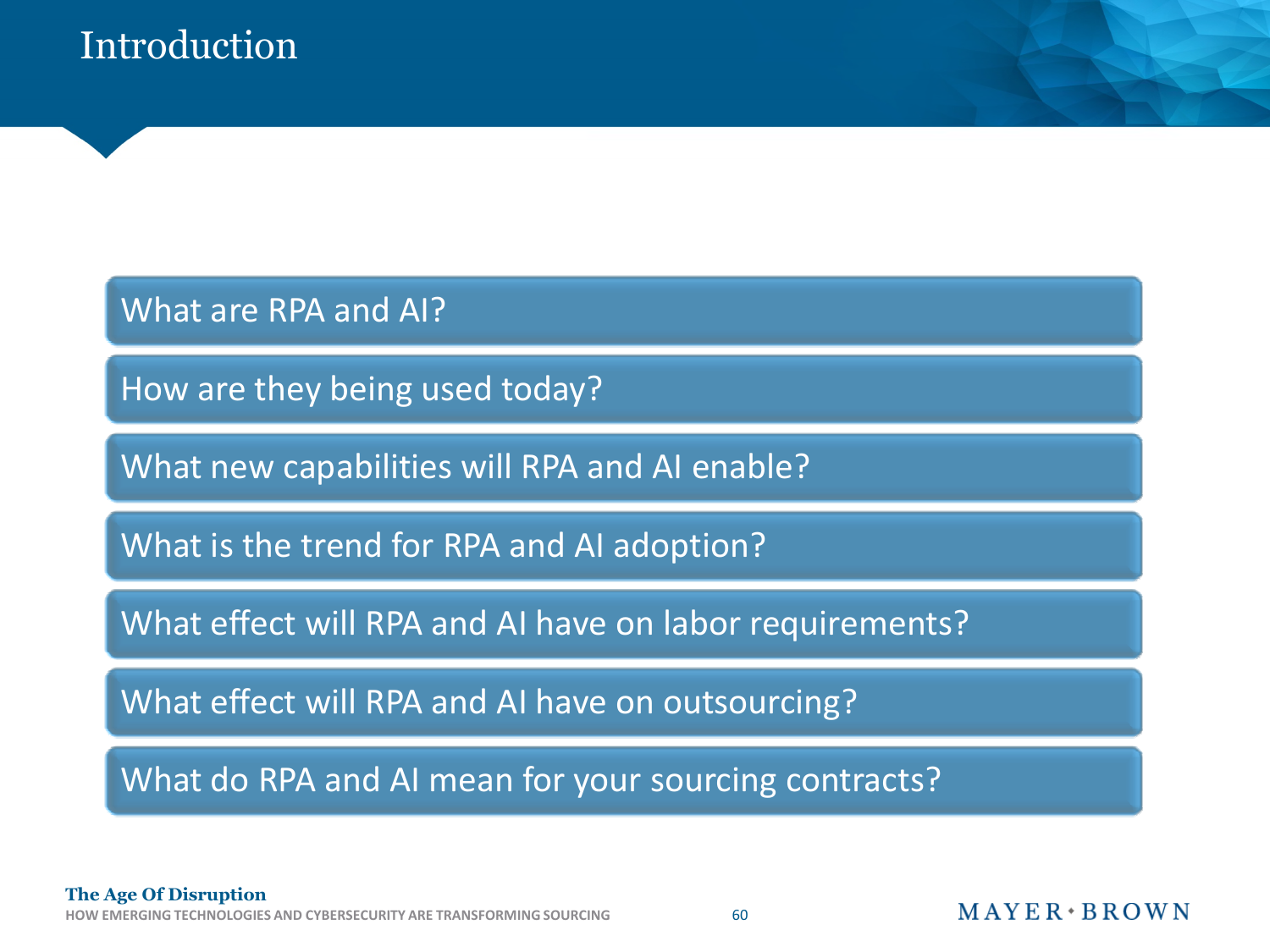## **Robotic Process Automation (RPA):**

- The application of technology that enables computer software to partially or fully automate human activities which are manual, repetitive and rule-based
- RPA gives a company the ability to map out a business process that is definable, repeatable and rules-based and assign a software "robot" to manage the execution of that process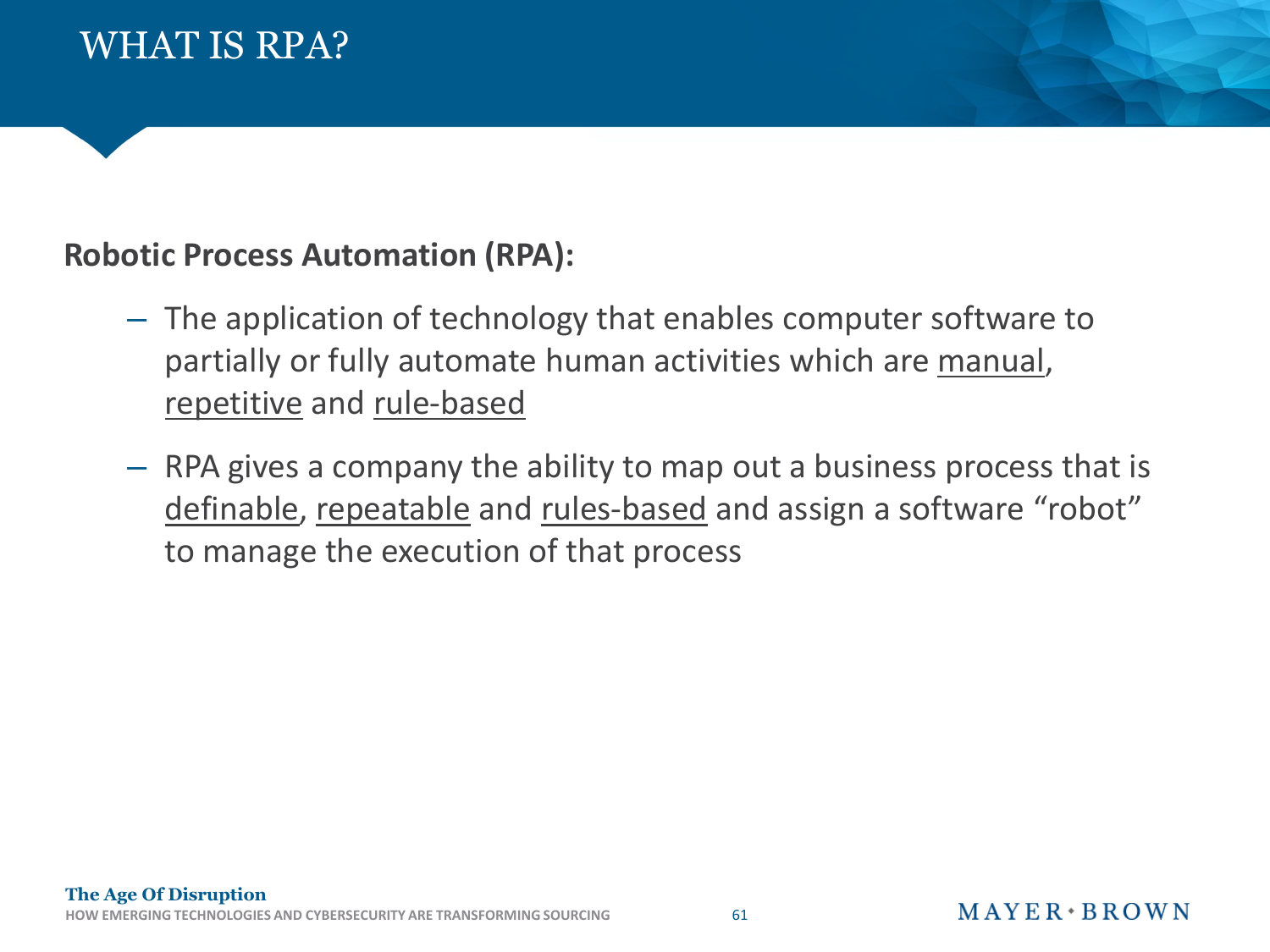### **Common Applications of RPA:**

- RPA software often works at the "presentation layer" (the user interface) of computer systems and mimics a human user
- Because RPA can sit on top of a company's IT infrastructure, a company can implement the technology without altering existing infrastructure and systems
- RPA depends on structured data, though the data can come from various different systems
- Back-office clerical processes of the type sent offshore tend to be simple and transactional in nature, requiring little (if any) analysis or subjective judgment, and are good starting points for RPA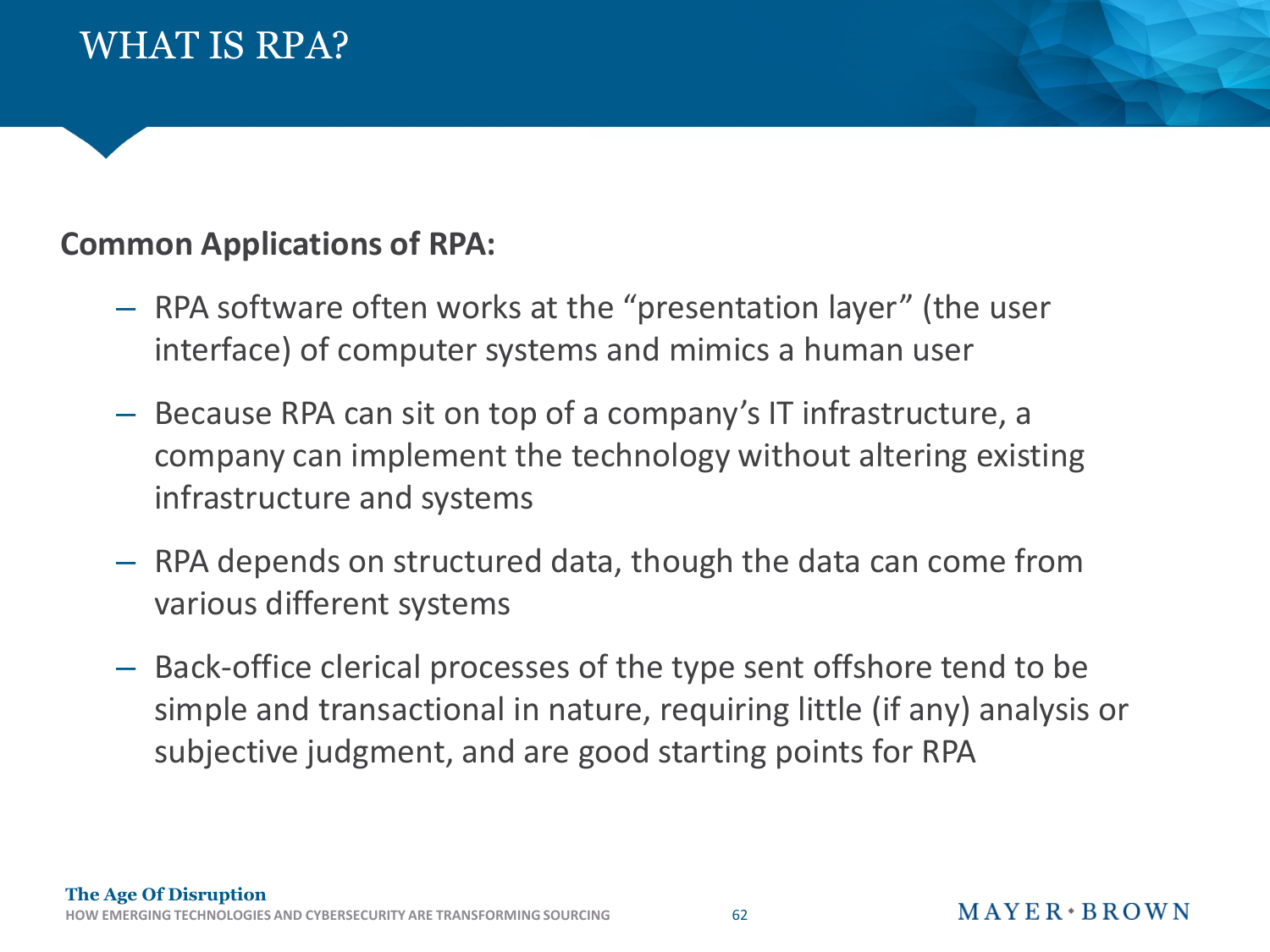#### **Robotic Process Automation (RPA)**

- Illustration 1
	- 1. A team of 11 bank employees was assigned to manually review on a daily basis 2,500 high-risk customer accounts to determine whether or not payments should be processed or returned.
	- 2. It took up to 8 hours for these 11 employees to finish the task.
	- 3. The work is now performed by 20 software robots, while the employees are freed to do higher-value work.



#### $M$  A Y E R  $\cdot$  B R O W N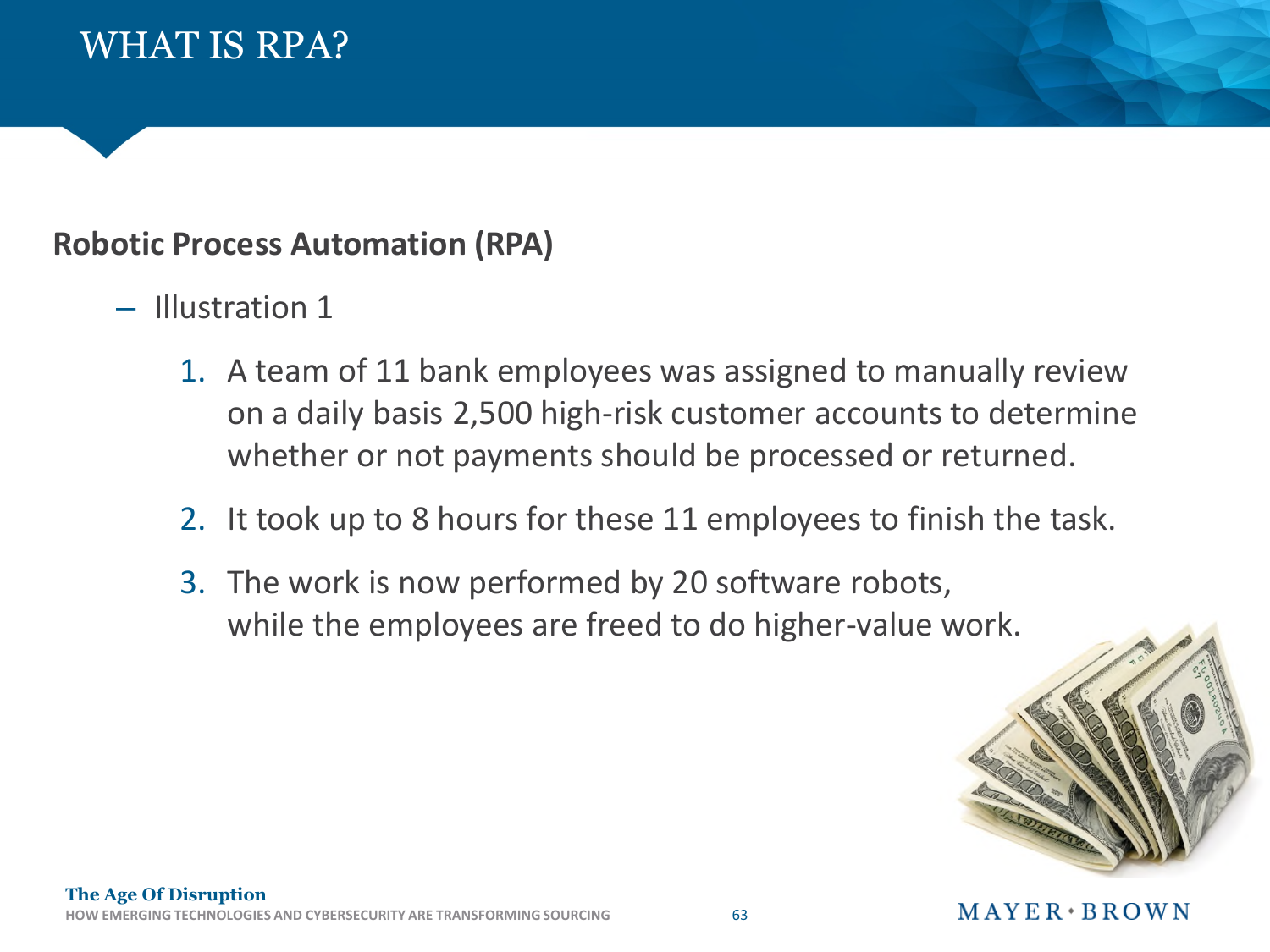### **Robotic Process Automation (RPA)**

- Illustration 2
	- 1. A construction engineering business produces and sends over 500 invoices per month to customers, each requiring up to hundreds of pages of supporting data from a dozen different systems.
	- 2. Each invoice previously took up to 5 hours to produce.
	- 3. The work was converted to software robots and now takes only 11 minutes per invoice, with millions of dollars in savings.

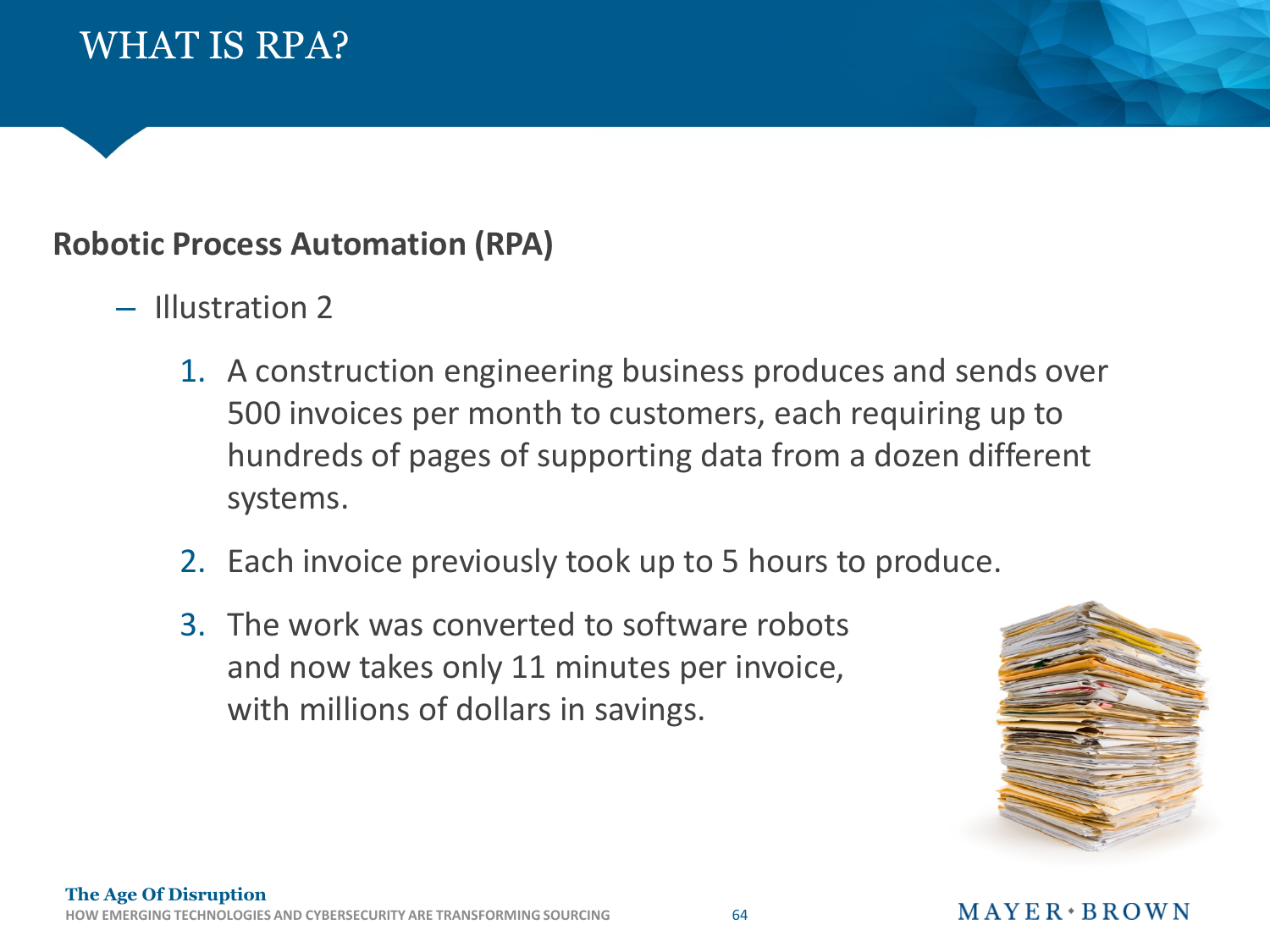

**The Age Of Discussion Age Of Discussion** 

- **Artificial Intelligence (AI)** also called Smart Process Automation (SPA) is intelligent software with machine-learning capabilities
	- Unlike RPA, which must be programmed to perform a task, AI can train itself or be trained to automate more complex and subjective work through pattern recognition
	- Unlike RPA, which requires a human expert to hard code a script or workflow into a system, AI can process natural language and unstructured data
	- Unlike RPA, AI responds to a change in the environment, adapts and learns the new way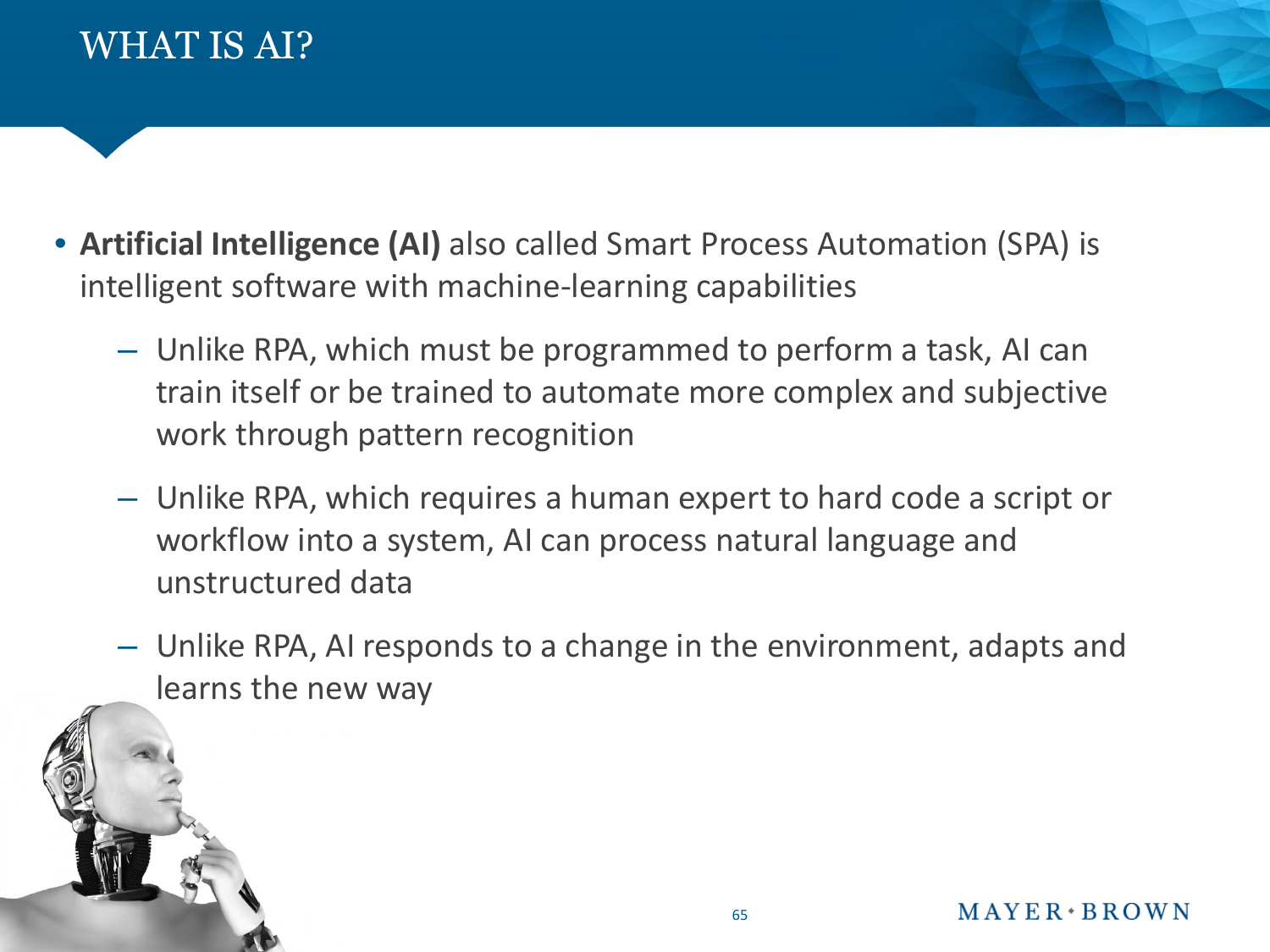



- **First, capturing information**, which can be done through:
	- **Vision recognition** (e.g., recognizing a face or photo),
	- **Sound recognition** (e.g., transcribing spoken words),
	- **Search** (e.g., extracting data from unstructured or semi-structured documents), or
	- **Data analysis** (e.g., identifying clusters of behaviors in customer data).

Each of these turns data into information and are the most mature application of AI in business today.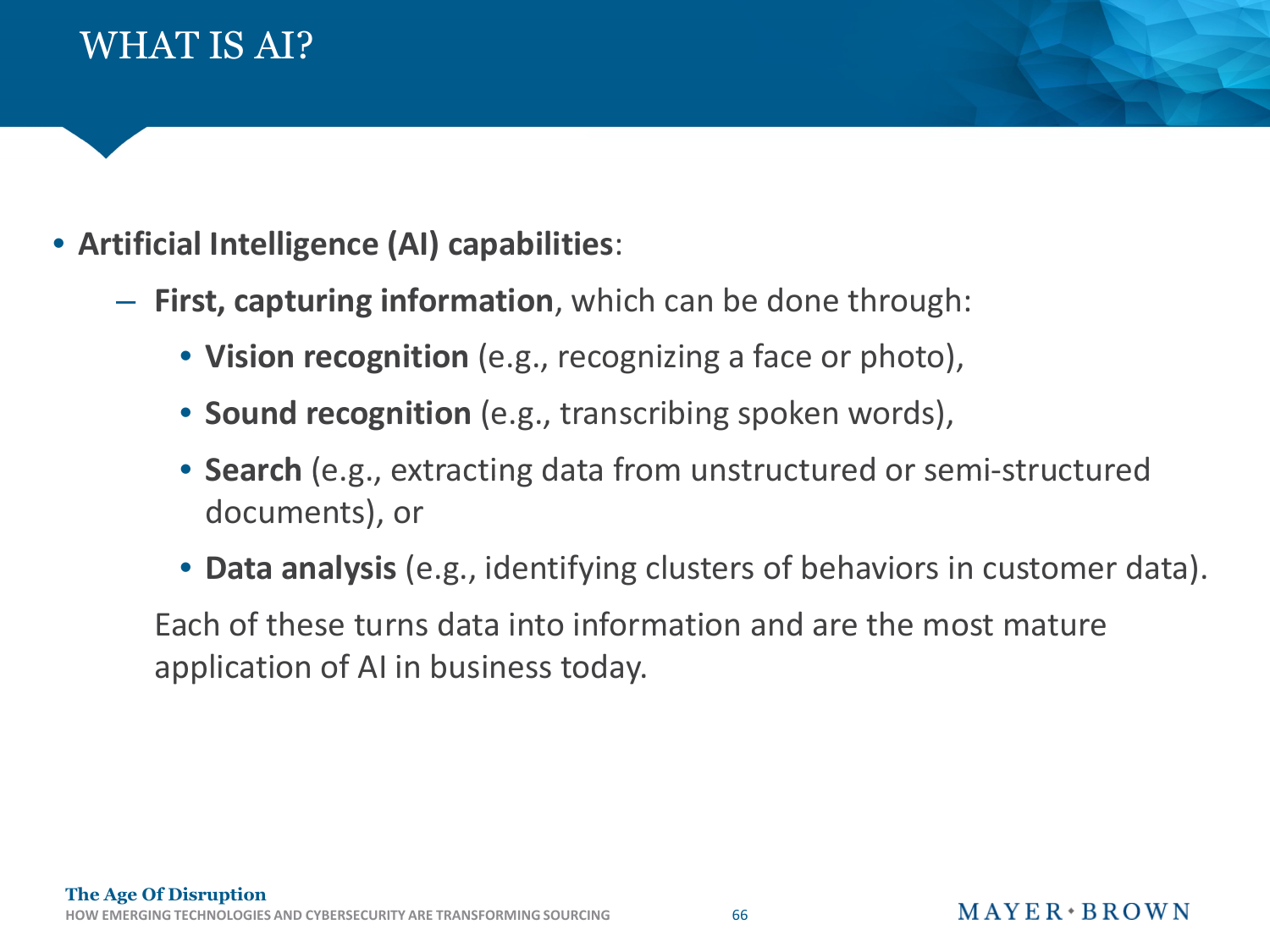

- **Artificial Intelligence (AI) capabilities continued**:
	- **Second, turning that information into something useful through:**
		- **Natural language processing** (e.g., extracting meaningful data from an email),
		- **Reasoning** (e.g., should I act based on the information given), or
		- **Prediction** (e.g., predicting buying behavior based on past purchases)
	- **Third, understanding why something is happening.**
		- This capability feeds off the first two categories described above.
		- This is the least advanced area of AI and is not yet relevant to business applications, but will have a huge impact once it matures.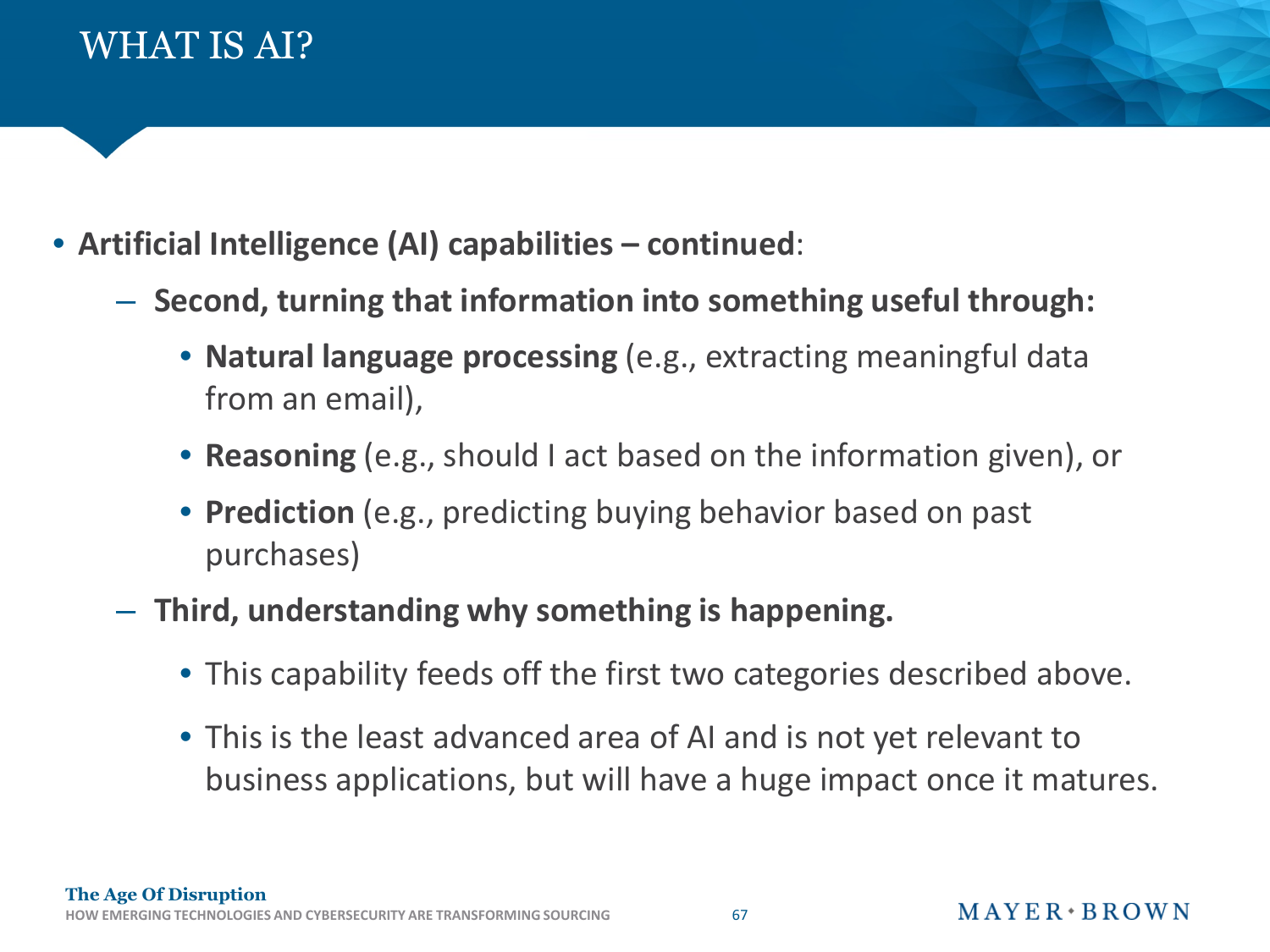

#### • **Machine Learning**

- With "machine learning," programmers don't encode computers with instructions. They *train* AI systems.
- Demis Hassabis, the leader of Google's DeepMind AI team says "[training AI systems is] almost like an art form to get the best out of these systems. ... There's only a few hundred people in the world who can do that really well."

#### • **Black box**

– "With machine learning, the engineer never knows precisely how the computer accomplishes its tasks. The neural network's operations are largely opaque and inscrutable. In other words, it is a black box."

-- *The Rise of AI – The End of Code, by Jason Katz, Wired Magazine, May 2016*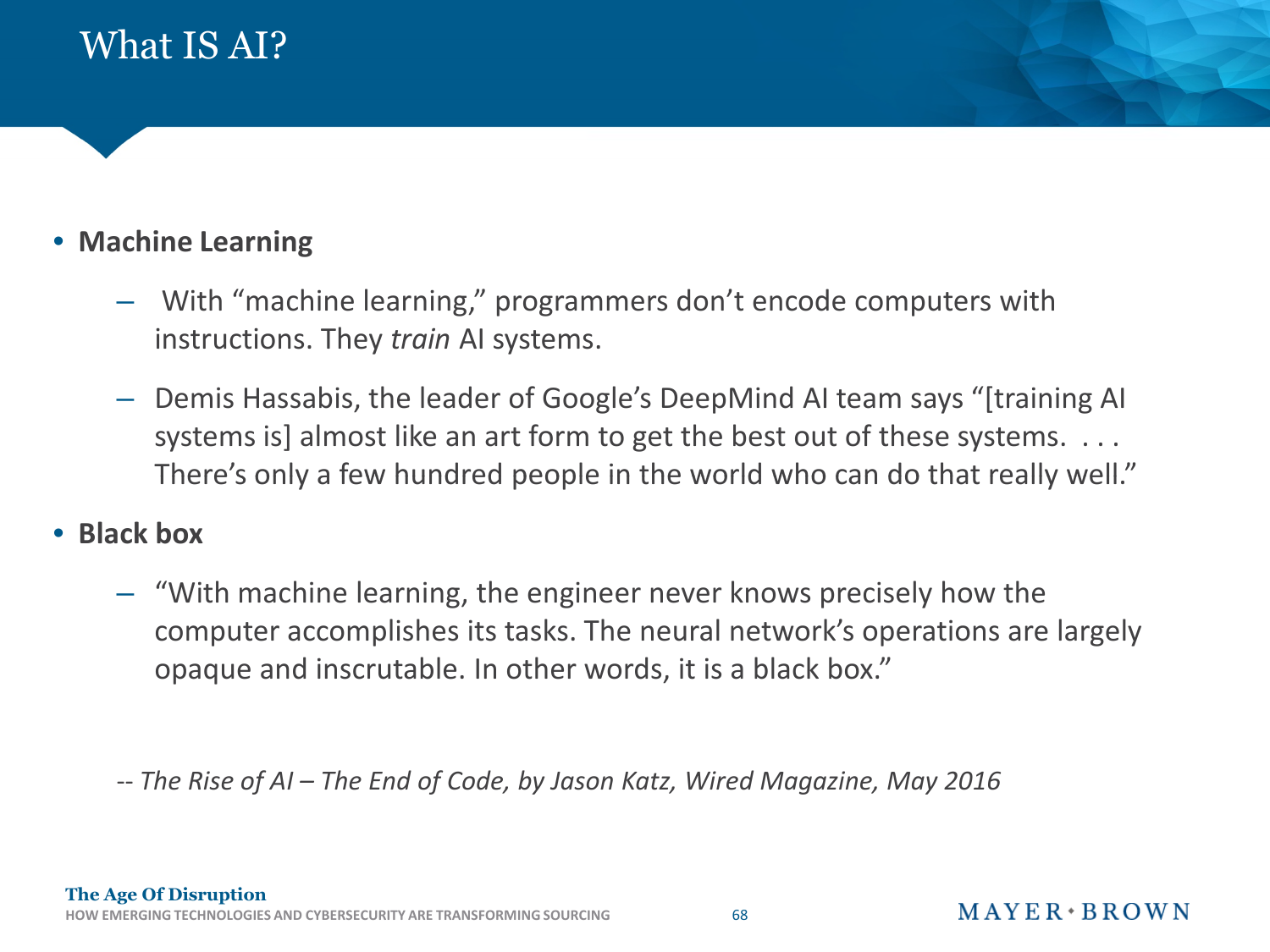## Examples of Existing RPA and AI Products

- **IPSoft, Inc., and Rage Frameworks Inc. in the US, and Blue Prism in the UK**, are established platforms already in use
	- IPSoft describes its product **Amelia** as follows: "[It] can digest an oil-well centrifugal pump manual in 31 seconds – and give instructions for repairs – and do the job of a call-center operator, a mortgage or insurance agent, even a medical assistant, with virtually no human help. Fluent in 21 languages, Amelia understands implied, not just stated, meanings, and improves performance by hearing humans deal with questions it can't yet answer."
- **Atos SE** has been using RPA to automate IT tasks in customer legacy infrastructure tasks in functions such as ticket management, incident management and server load balancing, which were previously done by humans.

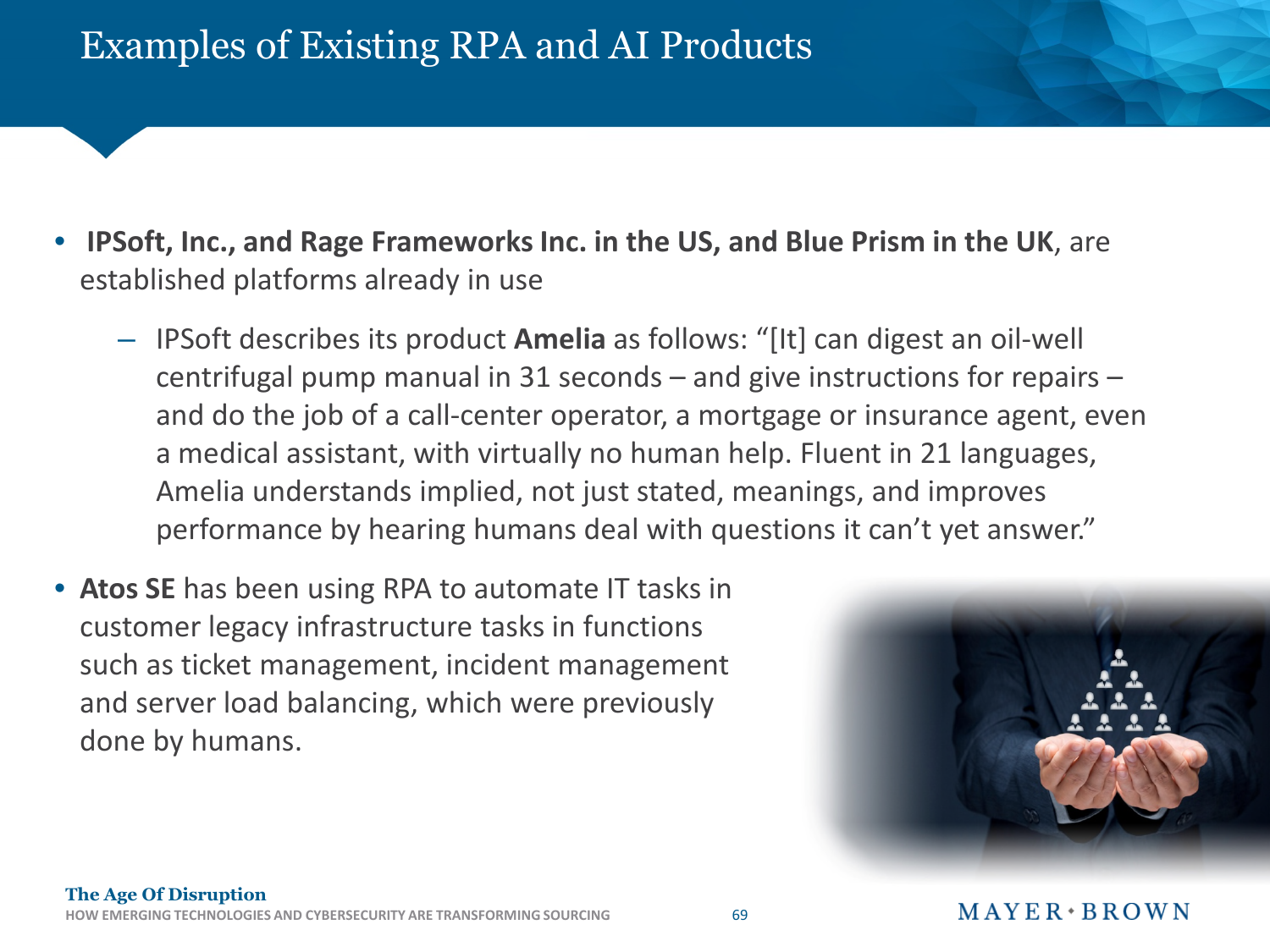## Examples of RPA and AI Products *(continued)*

- **Oracle Policy Automation Cloud Service** is described as RPA software that reads business rules and policies written in natural language and then, based on those rules and policies, decides what questions to ask the customer, performs eligibility checks and produces a decision report.
- **Ross**, touted by its provider as "the world's first artificially intelligent lawyer" built on IBM's Watson. Designed to understand language, postulate hypotheses when asked questions, research, and then generate responses (along with references and citations) to back up its conclusions. Also monitors law around the clock to notify you of new court decisions that could affect your case.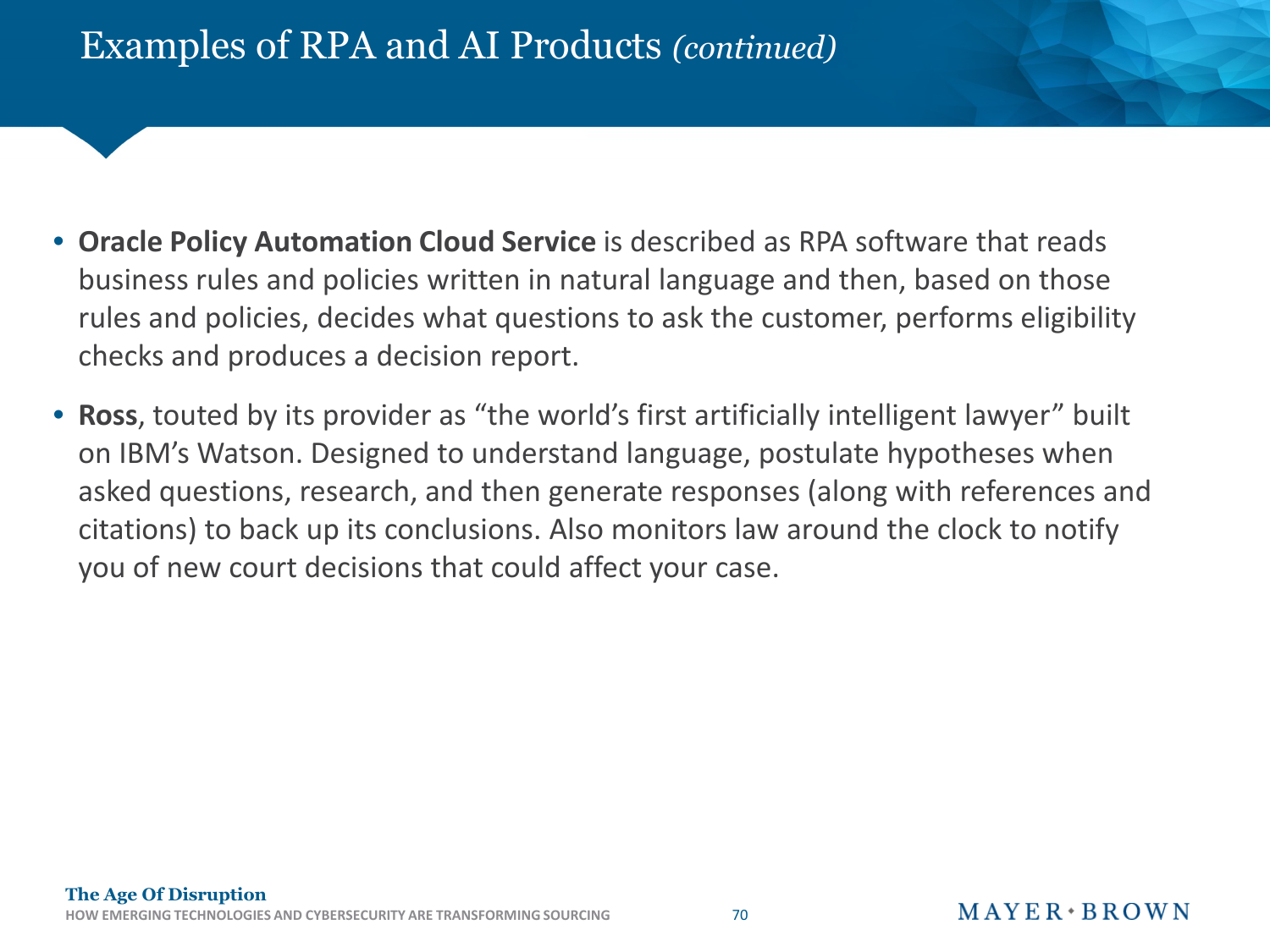- **Increasing security.** A software robot could be used to execute a process as directed, without inappropriate data collection, fraudulent intervention or deviation from prescribed process.
	- E.g., could be particularly useful with the most sensitive data such as personal pensions and administrative affairs of armed forces personnel, or financial services where having a person access multiple systems could increase the risk of fraud
- **Promoting self-service.**
	- A principal barrier to the adoption of self-service is often technological
	- Robotic process automation could be used to provide a means of deploying new self-service solutions where robots simply mimic the behavior of humans to perform backend transcription or processing activities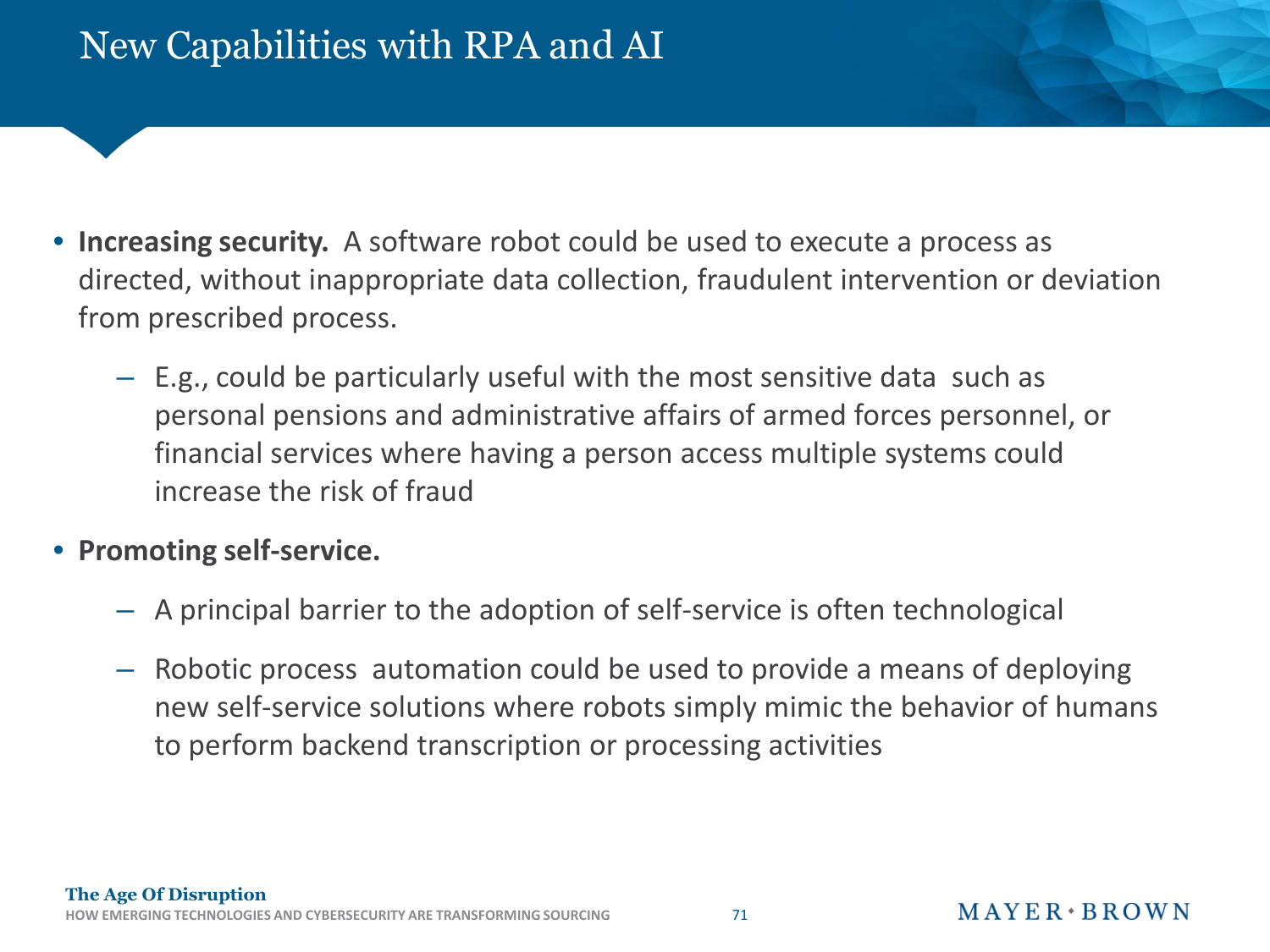## New Capabilities with RPA and AI *(continued)*

- **Promoting use of big data.** RPA software could be used to collect and organize inconsistent data from among disparate systems to make it usable by AI for big data analytics.
- **Helping legacy systems work with cloud-based systems.** For example, RPA software could be used to enable automated ordering and provisioning of services through a cloud interface that is translated to work with more traditional systems.
- **Overcome Geographic Hurdles**. This could create new business opportunities for clients that have political or regulatory impediments to offshoring their IT functions or business processes. It could also reduce to need to relocate operations to take advantage of labor arbitrage.

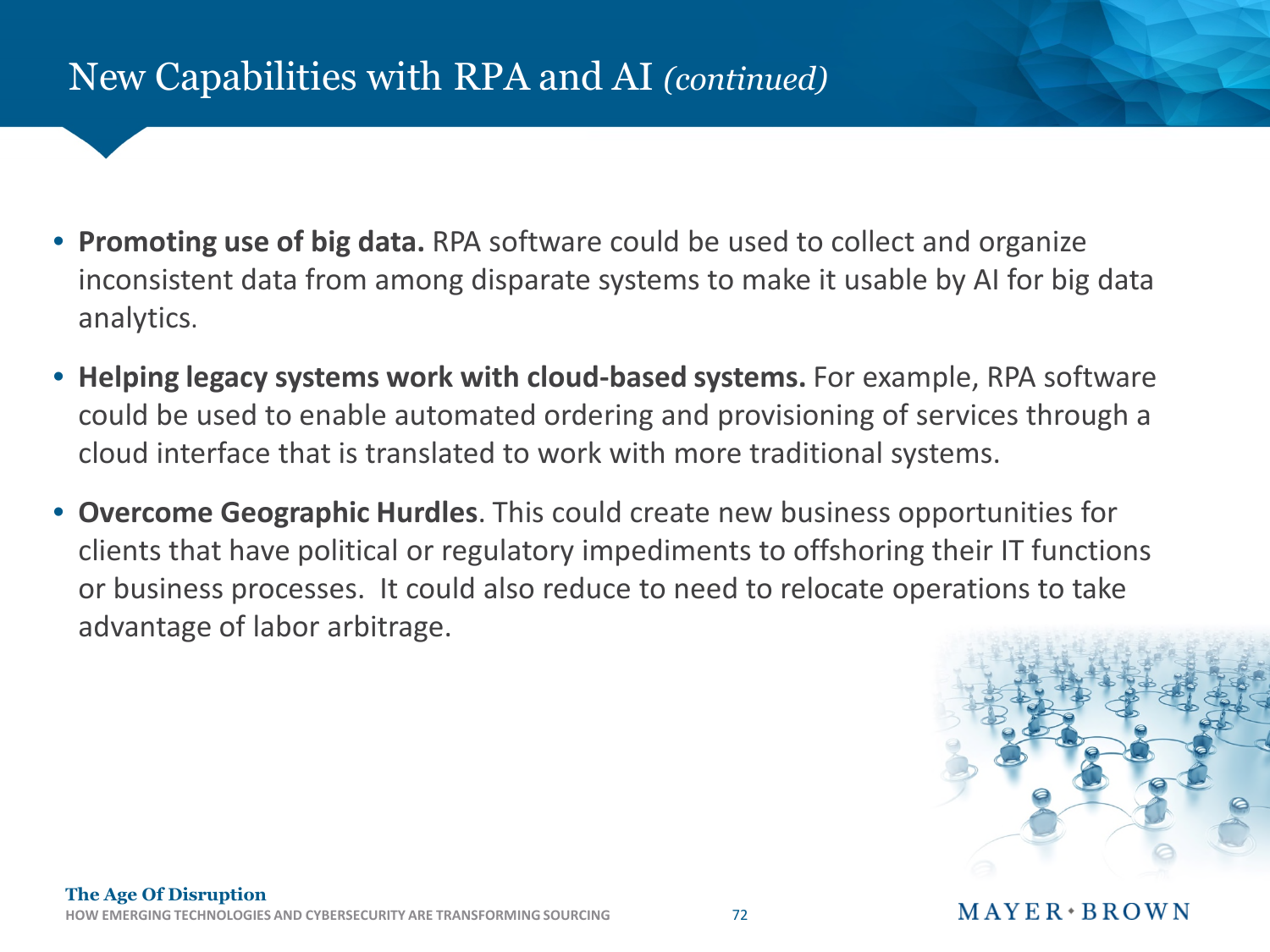- **The technology that exists today is still relatively immature.** Once source estimates that it can replicate the basic transactional tasks impacting around 20%-40% of processes. This percentage will increase as the technology develops at an accelerating rate.
- **Pace of adoption of RPA is accelerating.** A recent *CIO Journal* article noted that the market is expected to jump from \$183 million in 2013 to \$4.98 billion by 2020.
- **Trained robots can reduce costs by up to 50%**, according to the Institute for Robotic Process Automation (http://www.irpanetwork.com/benefits-of-rpa/).

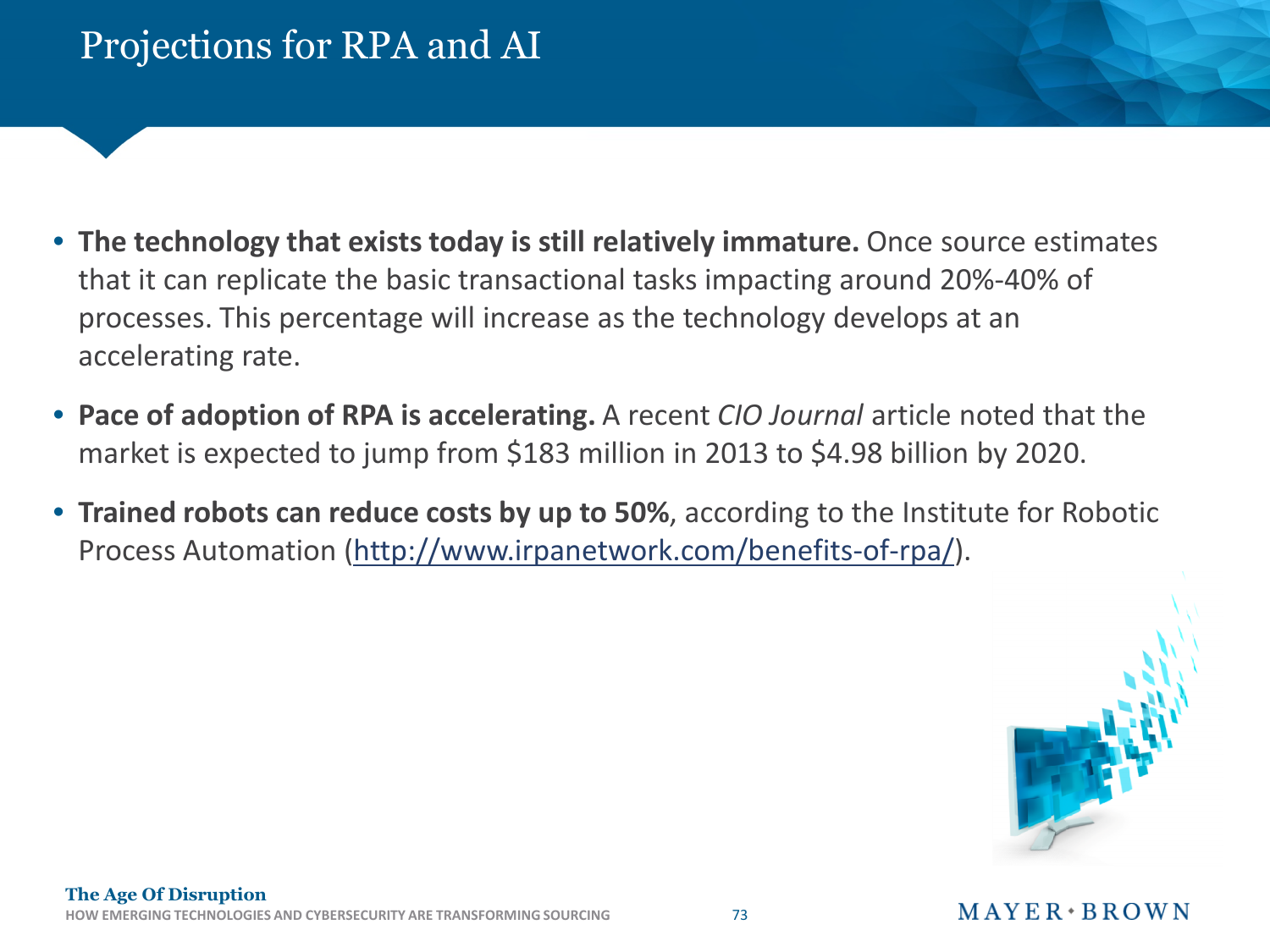- **The last decade was about securing cheaper labor.** The coming decade will be about replacing cheaper labor with RPA and AI.
- **One software robot could replace multiple employees**. In one case study, 10 software robots replaced 20 human FTEs. The observation was that software robots accurately follow steps whereas humans, on the other hand, typically make 10 errors during a 100-step process.
- **Additional software robots can be deployed with relatively low marginal cost**. Consequently, software robots could be an effective means of scaling throughput at a fixed and known level of service and quality, by comparison to marginal labor costs. *Unless* the license fees make the marginal costs higher for the customer.
- **RPA will redefine a lot of roles and require new skills and training**. Training or recruitment of appropriately skilled personnel have to be factored in in evaluating RPA solutions.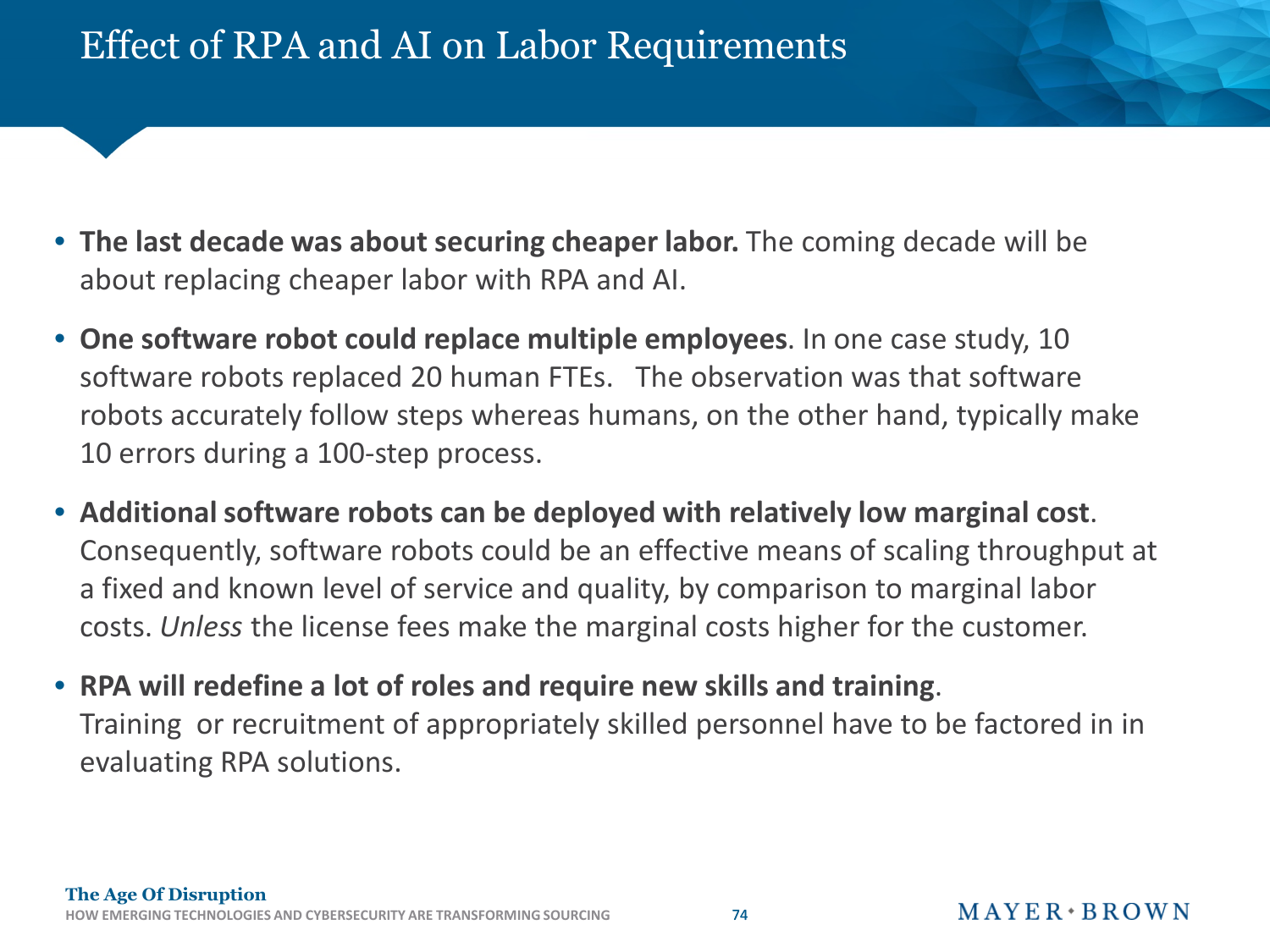- **Limits of labor arbitrage**. While service providers previously relied on lower offshore salaries for savings, increased demand for labor has increased the costs of offshore outsourcers (and reduced labor arbitrage opportunities). But customers want to see continued savings.
- **RPA and IA threaten the traditional model of many traditional outsourcing providers.** Many large global outsourcing providers built their business model around employing more people. The BPO sector globally is currently worth over \$300bn. In India alone, more than three million people are employed in BPO work, and about one million in the Philippines.
- **Outsourcing firms are responding by building up RPA and AI capabilities.** For example, Cognizant acquired Trizetto; Wipro has created an AI platform called Holmes; TCS is working on an AI platform called Ignio; and Infosys has announced a major investment in automated capabilities.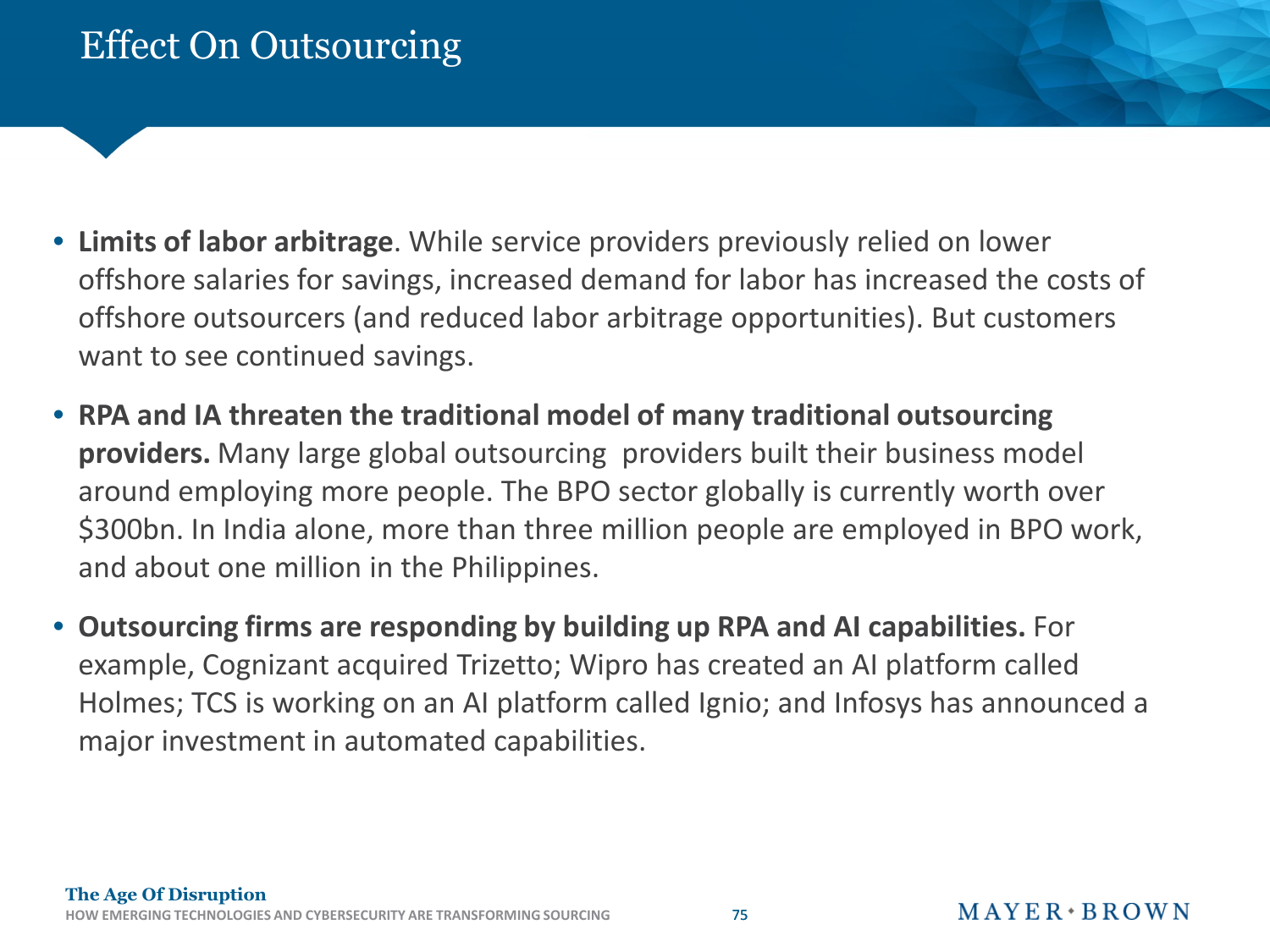## What Do RPA and AI Mean for Your Sourcing Contracts?

#### • **Restructure Existing Contracts.**

- Many service providers are already using RPA and AI to dramatically lower their costs without passing their savings onto customers. Contracts written years ago have no barriers to the provider's use of RPA and AI.
- Customers need to be proactive in demanding to share in the benefits of these RPA and AI innovations that are already taking place
- **Include requests for RPA and AI capabilities your RFPs.**
	- Include RPA and AI capability as a criterion in your evaluation and selection of outsourcing service providers
	- You may be able to include an onshore-plus-automation solution as a supplement to, of substitute for, a purely offshore solution
	- Focusing on RPA and AI may lead to identifying new potential service providers.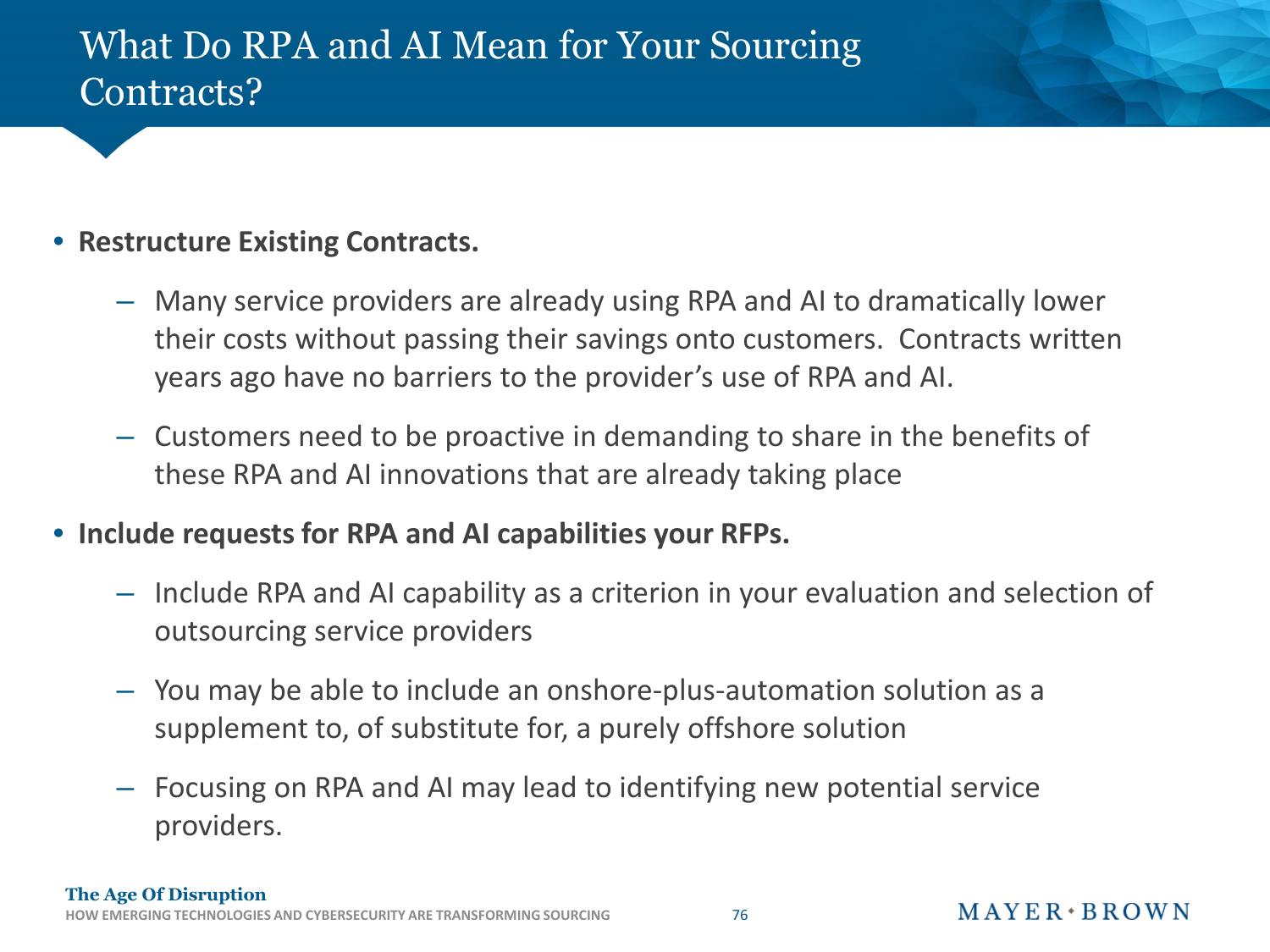## What Do RPA and AI Mean for Your Sourcing Contracts?

- **Consider whether incorporating RPA and AI will involve Transformation**
	- Requires a transformation plan with corresponding commitments and incentives
- **Consider what contractual commitments to ask for on RPA and AI**
	- Do you ask for testing rights? Right to rely on outcomes? Right to see configurations or code (to the extent it exists)?
	- What service level measures will you use to account for new service delivery method and commitments for improvements in quality and efficiency?

#### • **Structure pricing to factor in productivity commitments for RPA and AI**

- Require visibility to the use of RPA and AI solutions
- Decide who chooses them and who pays for them
- Build in cost-reduction commitments from the provider to take advantage of cost reductions available with RPA and AI capabilities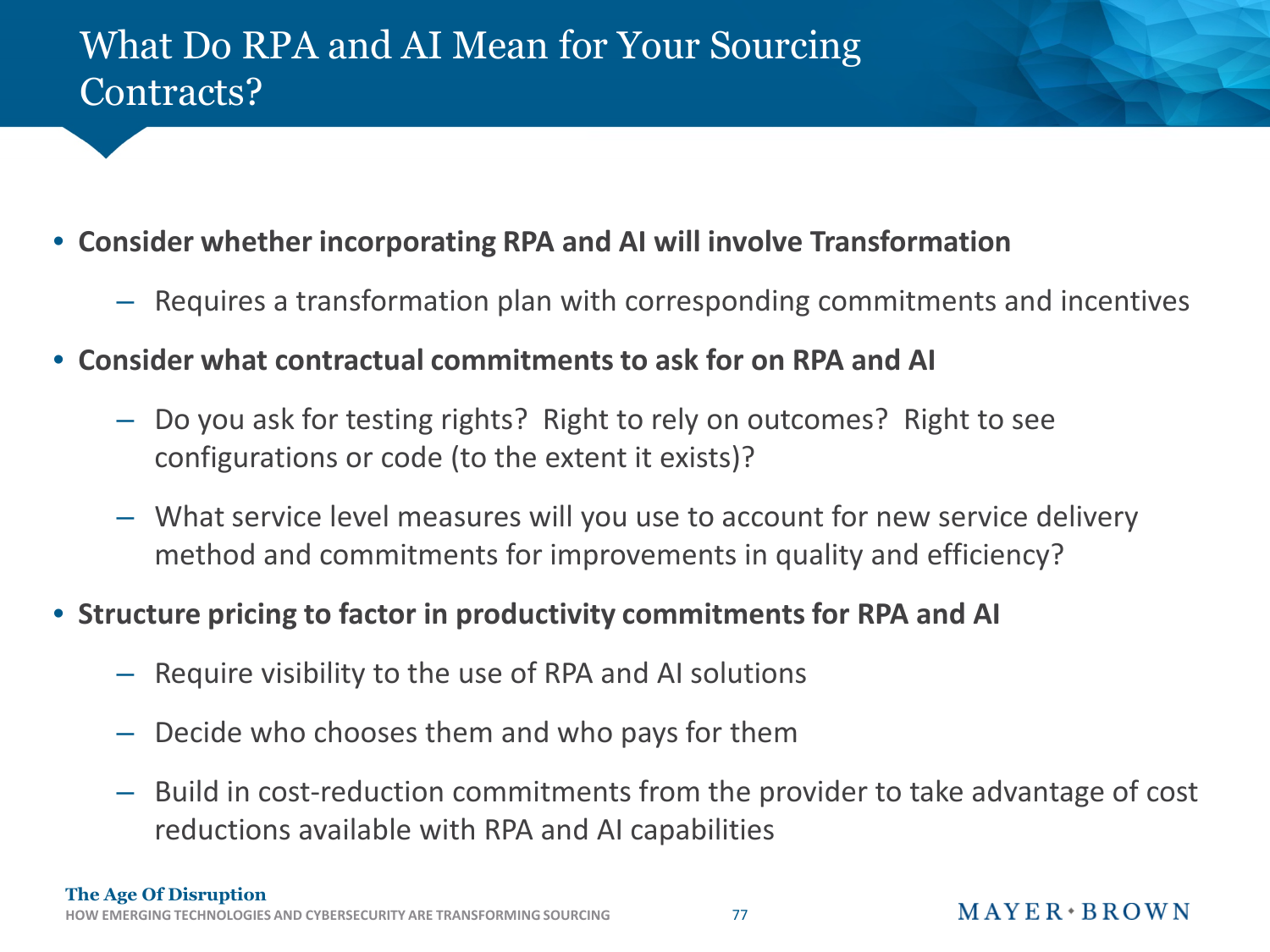## What Do RPA and AI Mean for Your Sourcing Contracts?

#### • **Consider outcome-based measures in place of FTE-based measures**

- This is particularly useful where FTE count cease to be a reliable proxy for the amount of work done and can help remove the friction inherent in FTE-based pricing
- Challenge is deciding what outcome measures to use
- **Analyze whether use of RPA and IA software affect compliance with the licenses for your other software**
	- For example, if you have a license for software (e.g.., SAP) that is priced based on the number of users, how will the substitution of a software robot in place of humans be counted?
	- Are there limits on interfacing RPA or AI software with your other licensed software?
	- Could use of RPA and IA impair the IP indemnities under your licenses?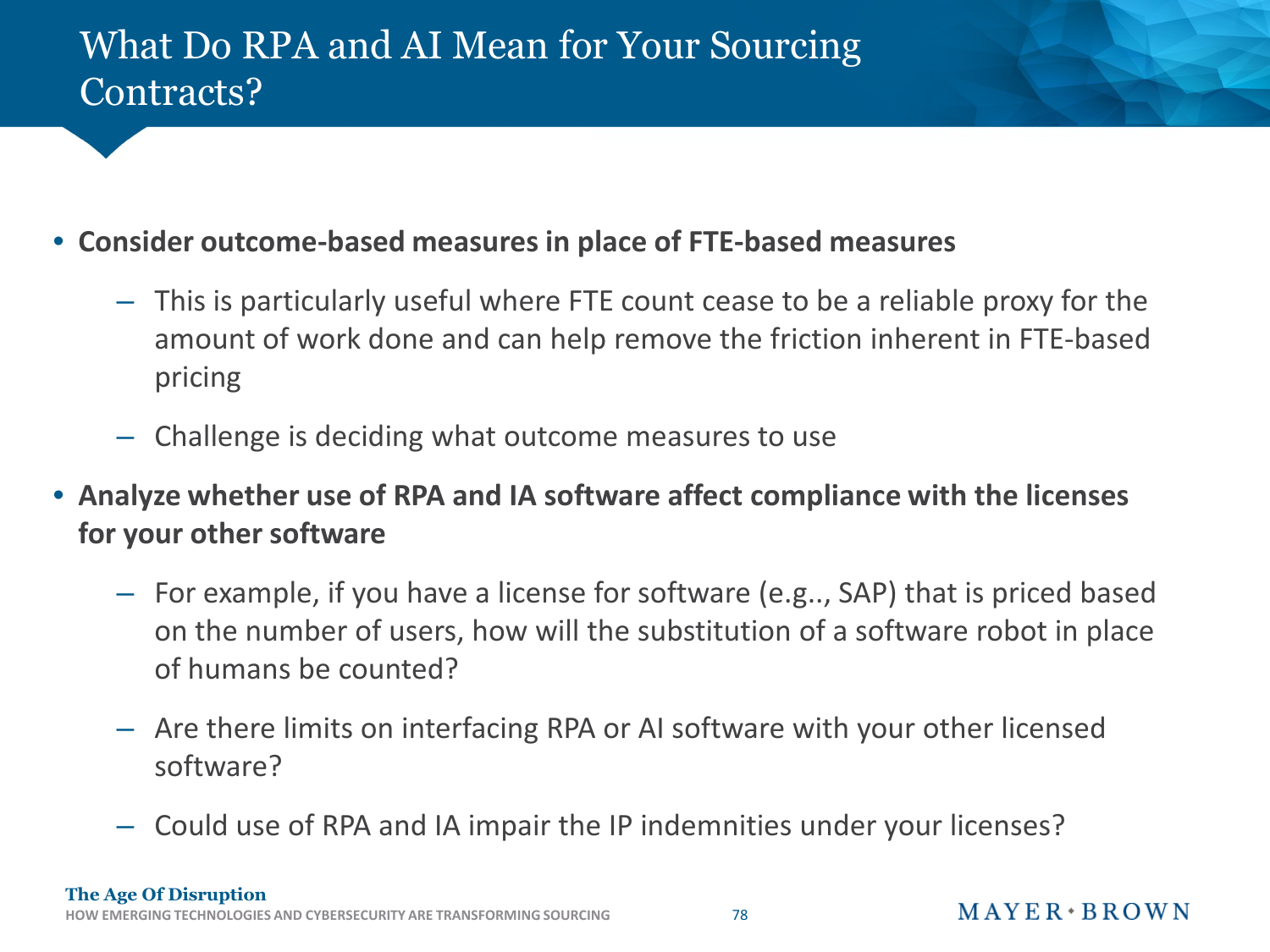## What Do RPA and AI Mean For Your Sourcing Contracts?

- **Re-think ownership and use rights for RPA and IA Solutions.**
	- RPA or IA solutions can create dependency and risk lock-in to that supplier
	- Include the ownership or use rights the customer will get at expiration of the services agreement to avoid this lock-in or unanticipated costs
	- Are scripts for RPA software useful without the base software?
	- Will your employees know enough about the RPA or AI software to make use of it?
	- Who owns what AI software learns as it gets smarter?
	- Can you separate out what AI software learns from the AI system (i.e., neural network "black box")?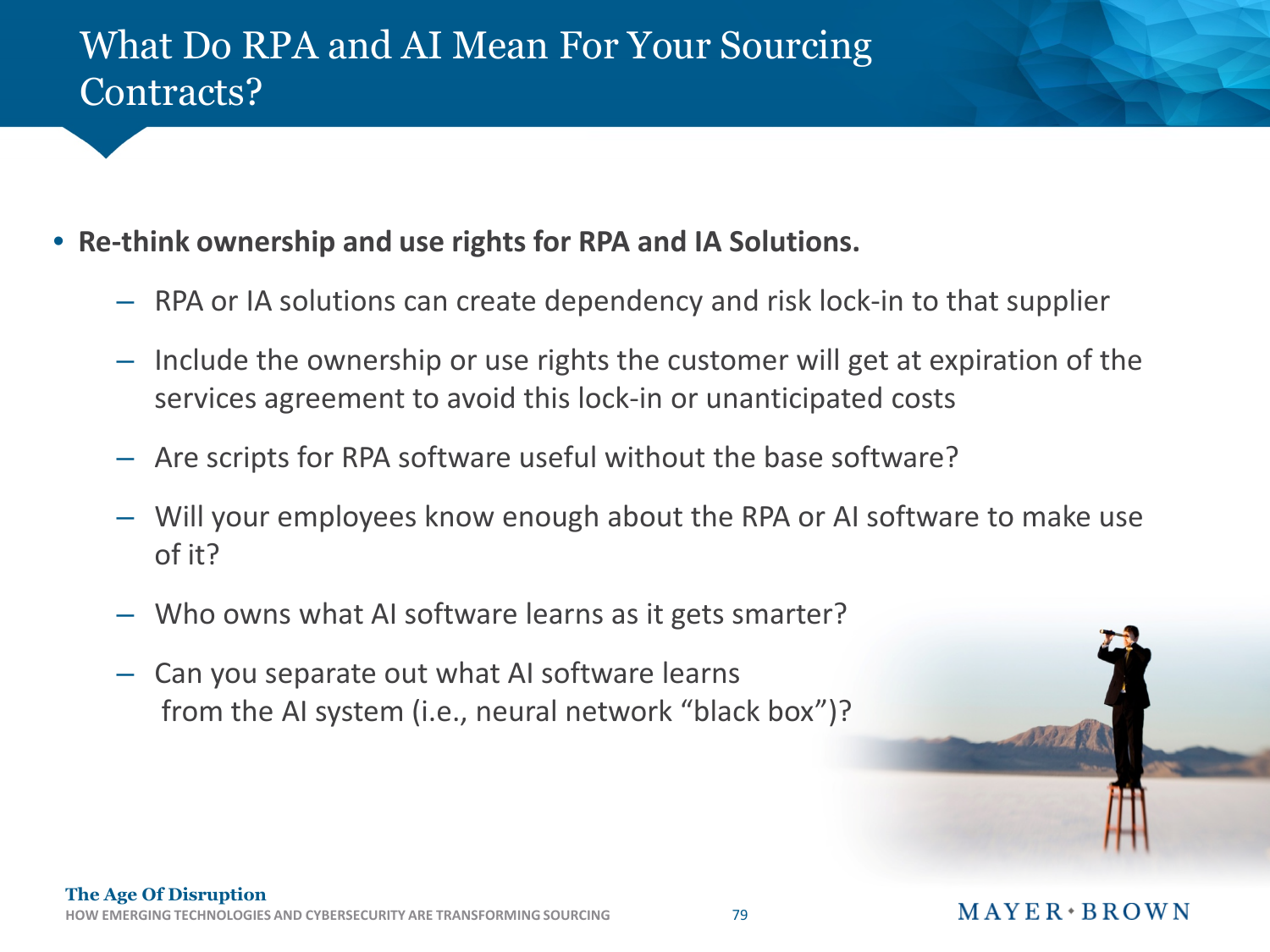## What Do RPA and AI Mean For Your Sourcing Contracts?

- **Provide for adaptation of RPA and AI solutions.** Include commitments to adapt RPA and AI solutions to changes in customer's platform.
	- If existing applications themselves are subject to change, will the software robots continue to work, or will the rules and workflows break as the application user interfaces change?
- **Consider hybrid customer/service provider solutions.** Because RPA and AI software are geographically agnostic, customers may retain responsibility for RPA and AI software and outsource the rest.
	- Requires balancing costs of licensing RPA and AI software and acquiring staff to configure and train software vs. leverage a service provider's leveraged capabilities
	- In some cases, a customer may want to host a service provider's RPA or AI software to avoid regulatory restrictions or privacy concerns. But this splits accountability for operational success of solution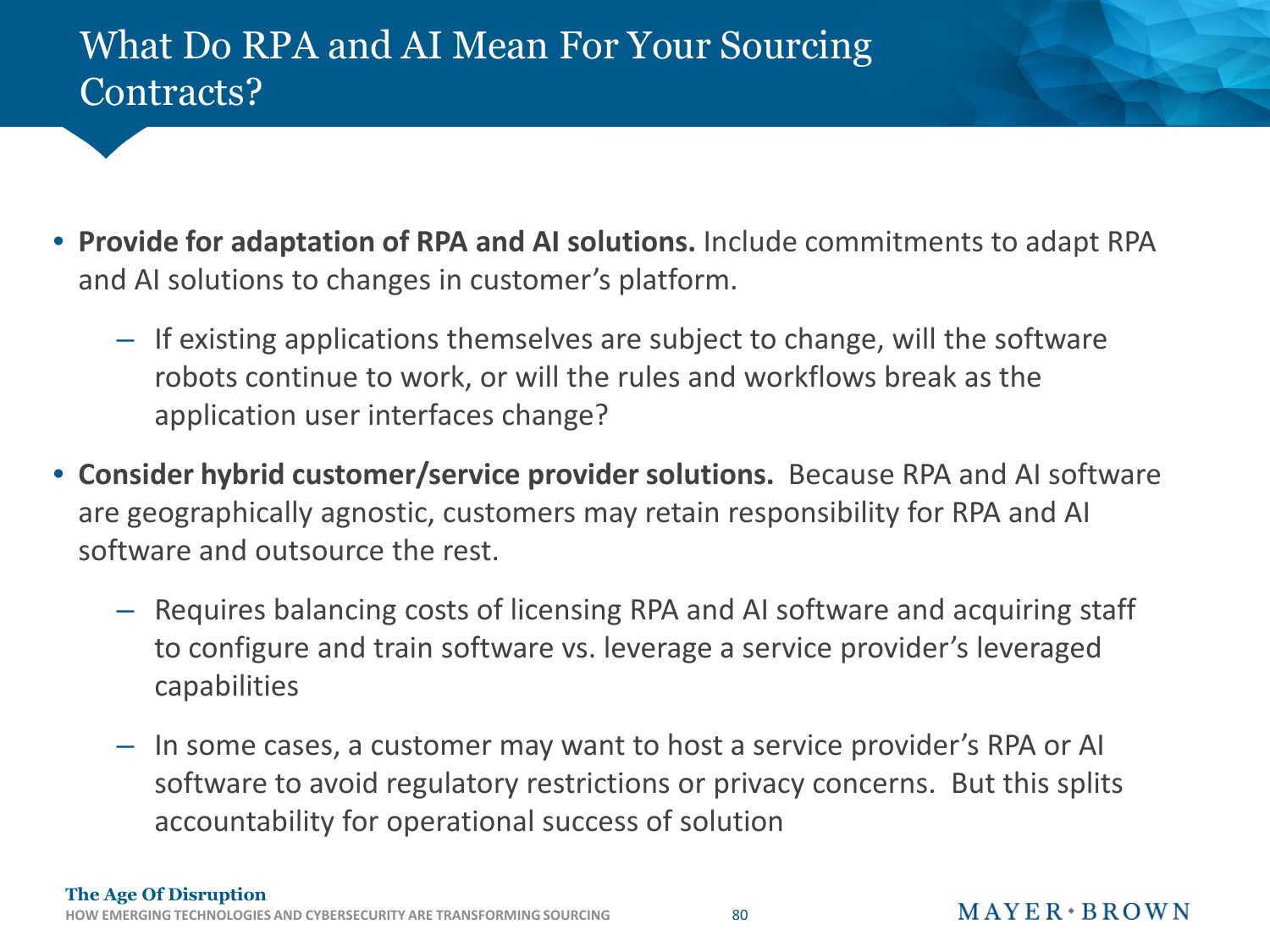## **Conclusions**

- **Probable RPA and AI Trend**. RPA and AI are likely to have a major transformative effect on how companies operate and what services they buy, but we are still in a relatively early phase of that trend
- **Impact on Outsourcing**. The traditional outsourcing service delivery model is under threat, but many service providers appear to be responding by building or incorporating RPA and AI capabilities
- **Re-evaluate Existing Contracts.** Service providers are seeing dramatic reductions in their costs but existing customer contracts may not enable customers to share in those reductions, or may not provide any incentives for the service providers to reduce its FTE count
- **Re-tool New Contracts**. New sourcing contracts have to factor in commitments and incentives for service providers to leverage RPA and AI, and options that protect customers on exit from those contracts